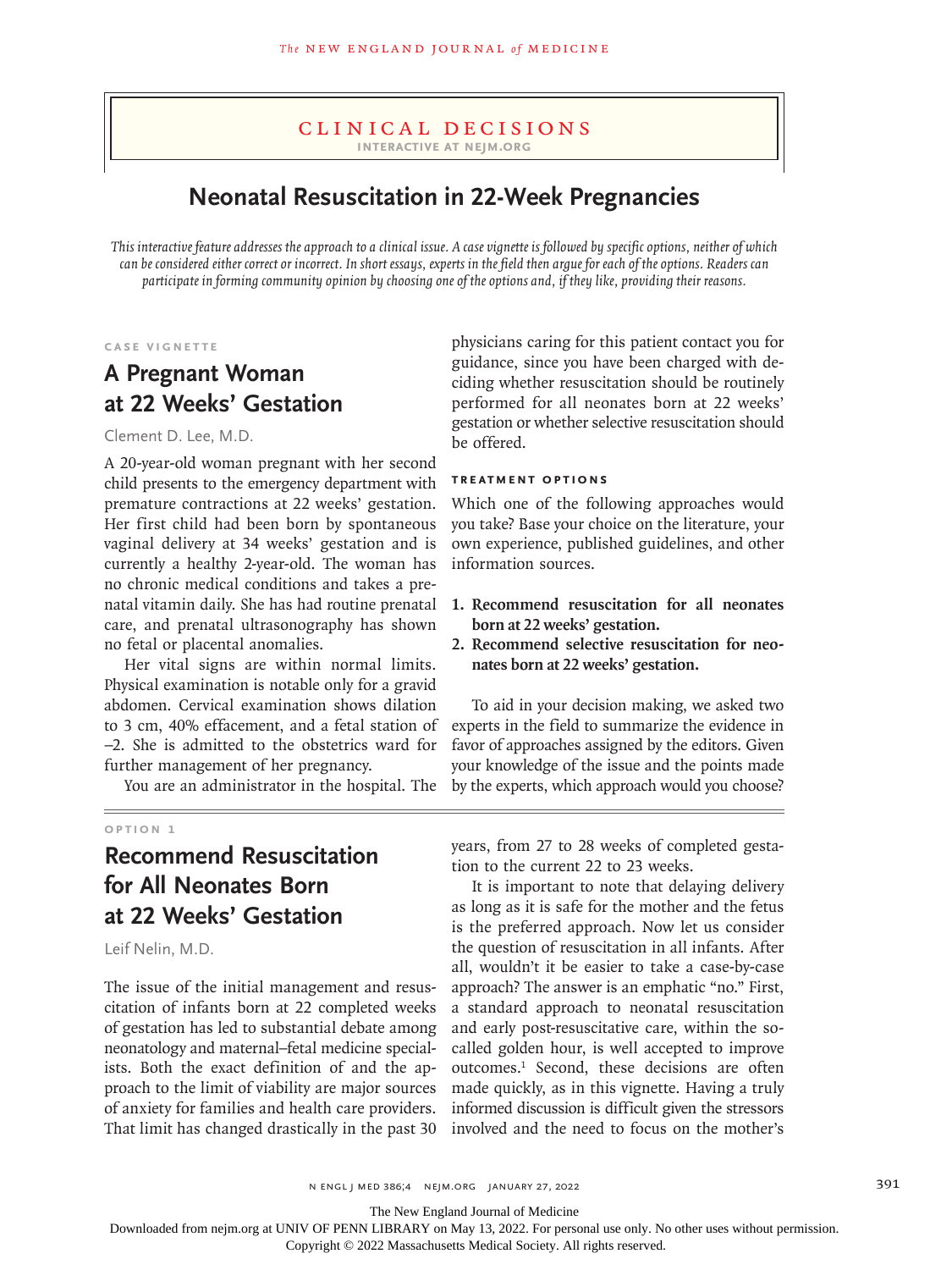medical care as well. Third, prenatal gestational age assessments are suboptimal, which makes it difficult to be certain of a fetus's exact gestational age.2 Fourth, a case-by-case approach allows for implicit biases to potentially influence decisions and contribute to the well-documented disparities in infant mortality in the United States.

Data have been published that support the use of a standard approach to resuscitating the neonates in all deliveries at 22 weeks' gestation. For example, in a study by Backes et al., the mortality rate at a hospital that used selective resuscitation was worse than the rate at a hospital in which active care was provided to all infants (survival, 19% vs. 53%, P<0.05).<sup>3</sup> A report from a hospital in Iowa in which active resuscitation was offered for all infants born at 22 to 23 weeks' gestation showed that 70% of the infants born at 22 weeks survived and 55% of these patients had no or only mild neurodevelopmental impairment at follow-up.<sup>4</sup> A cohort study of Swedish infants born at 22 to 24 weeks' gestation showed that 52% of the infants born at 22 weeks' gestation survived, with 50% of the survivors having no neurodevelopmental impairment at 2.5 years of age, outcomes that mirrored those in infants born at 23 to 24 weeks.<sup>5</sup> In pediatric cardiology practices, the survival rate of 30 to 70% among patients who require extracorporeal life support is considered reasonable for initiating that form of invasive therapy, so it certainly appears from the available data that birth at 22 weeks' gestation with resuscitation for all neonates also meets this mark.<sup>6</sup>

These studies call into question the notion that gestational age is itself a signal for determining the need for neonatal resuscitation. As is true for ill neonates of any gestational age who require intensive care, a universal approach to resuscitation improves overall outcomes; if severe lifelimiting complications develop, a palliative approach can be offered when more prognostic information is available.

The use of a standard approach for infants born at 22 weeks' gestation results in outcomes that are as good as those among infants born at 23 to 24 weeks' gestation; thus, at this time there seems to be no persuasive argument against offering resuscitation to all neonates born at 22 weeks.

Disclosure forms provided by the author are available with the full text of this article at NEJM.org.

From Ohio State University and Nationwide Children's Hospital, Columbus.

**Option 2**

# **Recommend Selective Resuscitation for Neonates Born at 22 Weeks' Gestation**

Elizabeth E. Foglia, M.D., M.S.C.E.

The earliest gestational age at birth after which survival is possible has decreased incrementally over time. Such improved survival has occurred as vanguard centers challenged conventional limits and demonstrated survival of infants born at gestational ages previously considered nonsurvivable. In this case vignette, an expectant mother presents with threatened preterm delivery at 22 weeks' gestation, the current "limit of viability." During antenatal counseling, parents should be offered selective resuscitation for their child.

What is selective resuscitation? Almost all extremely preterm infants require resuscitative interventions after birth to survive. Antenatal counseling for parents facing extremely preterm delivery of their baby is recommended and is typically possible, despite known challenges.7 "Do not resuscitate" orders are accepted and encouraged in other medical settings when the possibility of survival is low and the burden of treatment is high. Selective resuscitation represents shared decision making to ensure that plans to initiate intensive care immediately after birth respect parental autonomy and wishes. As proxy decision makers, parents may select resuscitation as the first step of providing intensive care for their extremely premature infant or they may reasonably prioritize comfort care over invasive and potentially futile interventions.

Predicting outcomes with certainty after extremely preterm birth is difficult, owing to imprecise statistical models and the influence of factors beyond gestational age.<sup>8</sup> Morbidity and mortality are very high among infants born at 22 weeks' gestation, and nuanced features that influence outcomes should be acknowledged. In a 2021 meta-analysis of 2226 infants born at 22 weeks' gestation who received active treatment, the pooled prevalence of survival was 29%, and survival without major in-hospital complica-

The New England Journal of Medicine

Downloaded from nejm.org at UNIV OF PENN LIBRARY on May 13, 2022. For personal use only. No other uses without permission.

Copyright © 2022 Massachusetts Medical Society. All rights reserved.